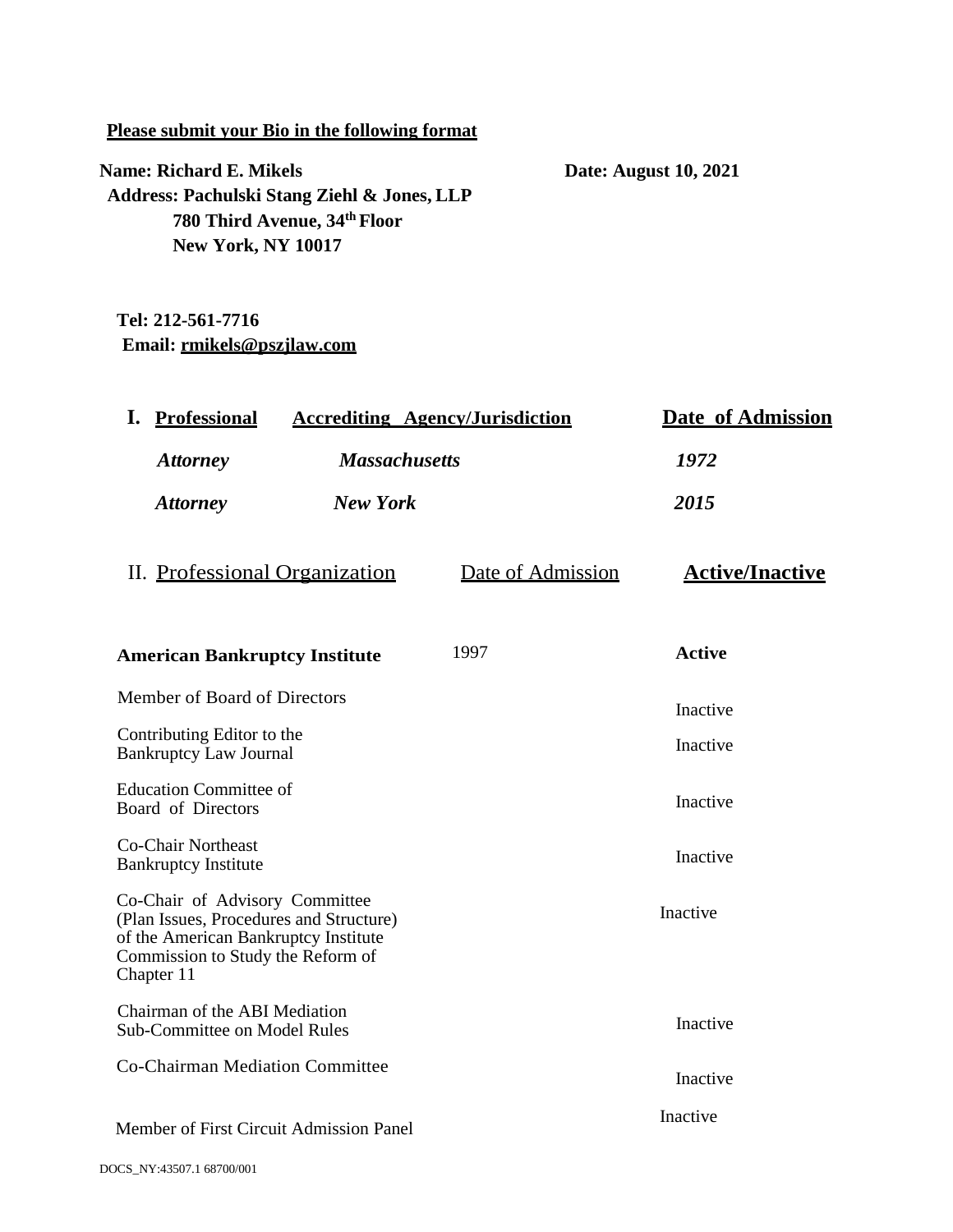| American College Of<br><b>Bankruptcy Fellow</b>                        | 1991               | Active        |
|------------------------------------------------------------------------|--------------------|---------------|
| <b>Member Planning Committee</b>                                       |                    | Active        |
| <b>Educational Chairperson for</b><br>the First Circuit                |                    | Inactive      |
| First Circuit Regent for<br>American College of Bankruptcy             |                    | Inactive      |
| Member of Board of Directors                                           |                    | Inactive      |
| Chair of the Educational Committee                                     |                    | Inactive      |
| <b>Boston University-</b><br><b>School of Law Alumni Association</b>   | 1996-Current       | <b>Active</b> |
| <b>Executive Committee</b>                                             |                    | <b>Active</b> |
| Co-Chair of B.U. Law Fund                                              |                    | Inactive      |
| Co-Chair of Law Firm Challenge                                         |                    | Inactive      |
| President of Alumni Association                                        |                    | Inactive      |
| <b>Boston University-School of Law</b>                                 |                    |               |
| <b>Adjunct Professor of Law</b>                                        | 2008-2017          | Inactive      |
| <b>Board of Visitors</b>                                               | 2005               | Inactive      |
| <b>Boston University - School of Management</b>                        |                    |               |
| Member of Advisory Committee<br>for The Pocket MBA.for Lawyers Program |                    | Inactive      |
| <b>Turnaround Management Association</b>                               | Approximately 1990 | Active        |
| Chairman of Programming<br>Committee New England Chapter               |                    | Inactive      |
| Director, New England Chapter                                          |                    | Inactive      |
| Faculty of Association of Certified<br><b>Turnaround Professionals</b> |                    | Inactive      |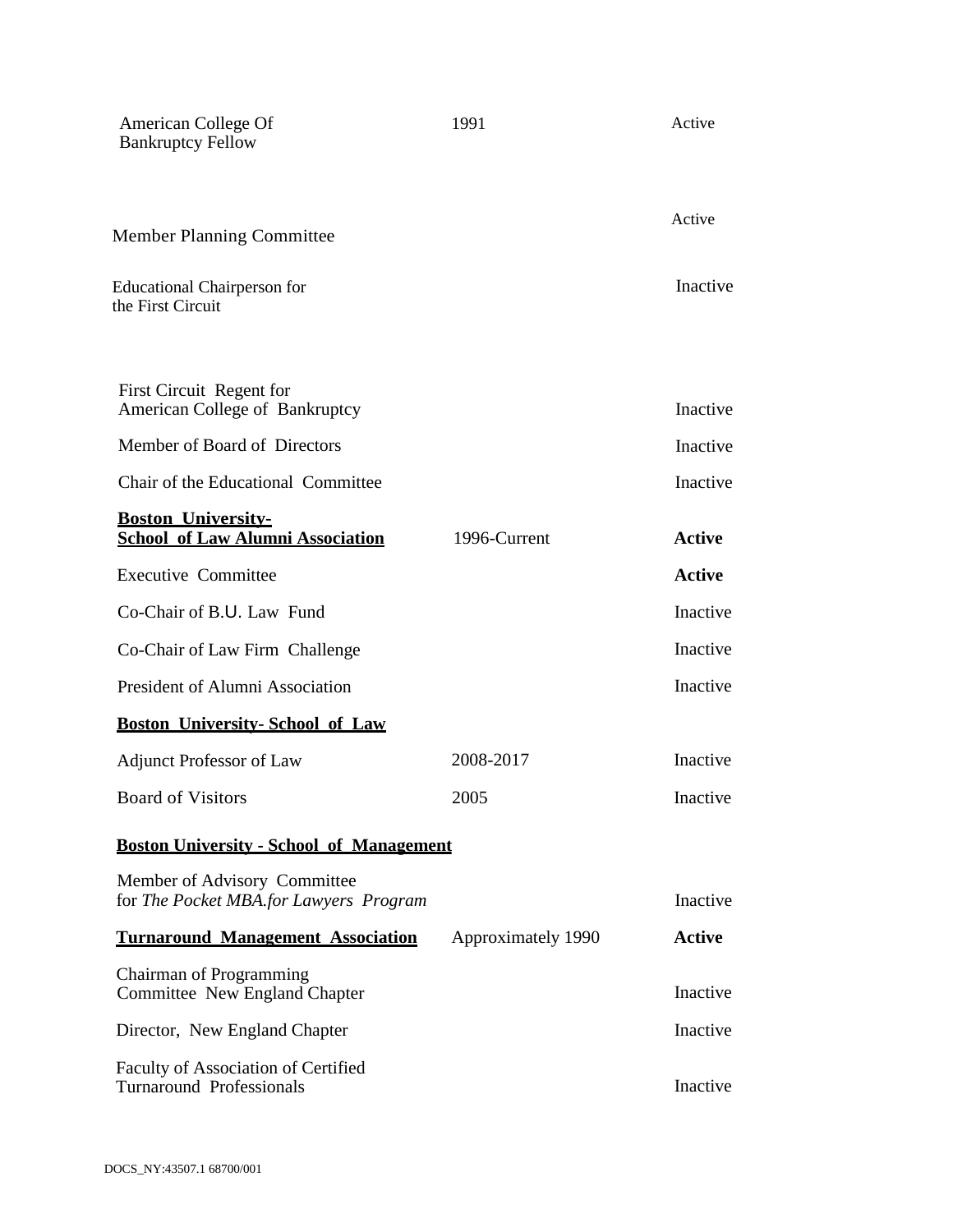| <b>American Bar Association</b>                              | Approximately 1990 | <b>Active</b> |
|--------------------------------------------------------------|--------------------|---------------|
| Member                                                       |                    |               |
| <b>Boston Bar Association</b>                                | Approximately 1980 | Active        |
| Member                                                       |                    | Active        |
| <b>Business Bankruptcy Committee</b>                         |                    | Active        |
| <b>Association</b> of Commercial<br><b>Finance Attorneys</b> | Approximately 1982 | Active        |
| Member                                                       |                    | <b>Active</b> |
| <b>Commercial Law</b><br><b>League of America</b>            | Approximately 1981 | <b>Active</b> |
| Member                                                       |                    | <b>Active</b> |
| <b>Massachusetts Bar Association</b>                         | Approximately 1985 | Active        |
| Member                                                       |                    | <b>Active</b> |
| <b>Massachusetts Bar Foundation</b>                          | Approximately 2000 | Active        |
| Fellow                                                       |                    | Active        |

## **III. General professional experience:**

*Over 40 years of experience in commercial law, workouts, and reorganizations, he maintains a national practice, focusing on insolvency issues, business restructurings, and mediations.*

*Mr. Mikels is known for representing significant debtor companies (both in Chapter 11 and in out-of-court workouts) including Filene's Basement, Inc. and Malden Mills Industries, Some of the recent cases Richard has been involved with include, International Shipholding Corporation, DiTech Financial LLC, Jevic Holding Corp; Promise Healthcare Group, LLC, HH Liquidation, LLC, New England Compounding Center, Powerwave Technologies, Inc., Manistique Papers, Inc., Oscient Pharmaceuticals Corporation, Commpartners, LLC, Sleep HealthCenters LLC, Alpha Omega Jewelers, The Upper Crust, LLC, J. Crew, Chinos Holding, Inc. and Rochester Drug Cooperative, Inc. Richard represents various constituencies, including debtors, secured and unsecured creditors, creditors' committees, board of directors, insurance companies, hedge funds, claims traders, and acquirers of businesses.*

*Mr. Mikels served as an adjunct professor of law at Boston University School of Law for nine years.*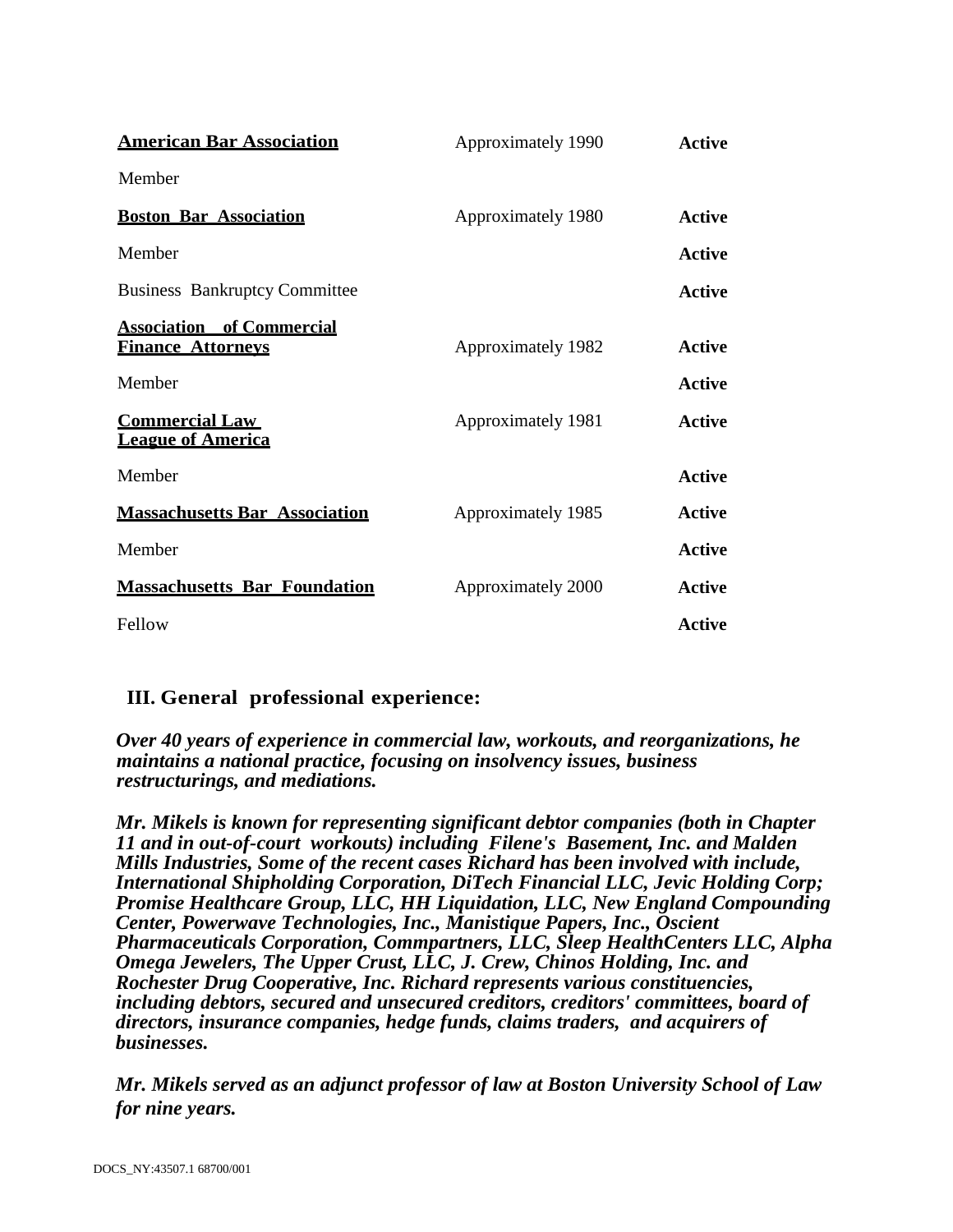*Mr. Mikels has conducted several mediations of commercial law disputes and served as the Co-Chair of the American Bankruptcy Institute Mediation Committee. Before that he served as the Co-Chair of the subcommittee which drafted the ABI Model Bankruptcy Rules for Mediation. Mr. Mikels is also on the faculty of the Bankruptcy MediationCourse conducted by the American Bankruptcy Institute and St. John's University.*

IV. General pertinent experience:

- *Chairman of the ABI Mediation Sub-Committee on Model Rules (2012- 2015)*
- *Faculty, Fortv-Hour Bankruptcy Mediation Training, American Bankruptcy Institute* and *St.* John's University held at *St.* John's University School of Law, New *York,NY, December 2012 and through December 2019.*
- *Served as Mediator in number of cases under the Bankruptcy Code to help parties negotiate plans orresolve disputes.*

## V. Mediation training:

• *Completion of the American Bankruptcy Institute and St.John's 40-hour Bankruptcy Mediation Training dated December 10, 2011*

## VI. Pertinent bankruptcy training:

*Over 40 years of experience and speaking at many programs nationwide.*

#### VII. General pertinent business or legal experience:

- *Moderator, Virtual Credit Smorgasbord, New York Institute of Credit, Fireside Chat, Webinar, May 2021*
- *Speaker, Northeast Virtual Bankruptcy Conference & Consumer Forum, American Bankruptcy Institute, Emerging Leader Program, Webinar, July 2020*
- *Moderator, AC20 Virtual Series, AIRA – Third Party Releases, Webinar, June 2020*
- *Interview, Mediation, an ABI Committee Newsletter – A Student Who Became a Mediator, Proud Supporter and Former Chair of Your Mediation Committee, Newsletter, September 2019*
- *Moderator, 35th Annual National Bankruptcy & Restructuring Conference of the AIRA, Healthcare Consolidation and Collaboration – Who will be the Winners and Who will be the Losers? Managing Constituents in the Face of Industry Disruption*